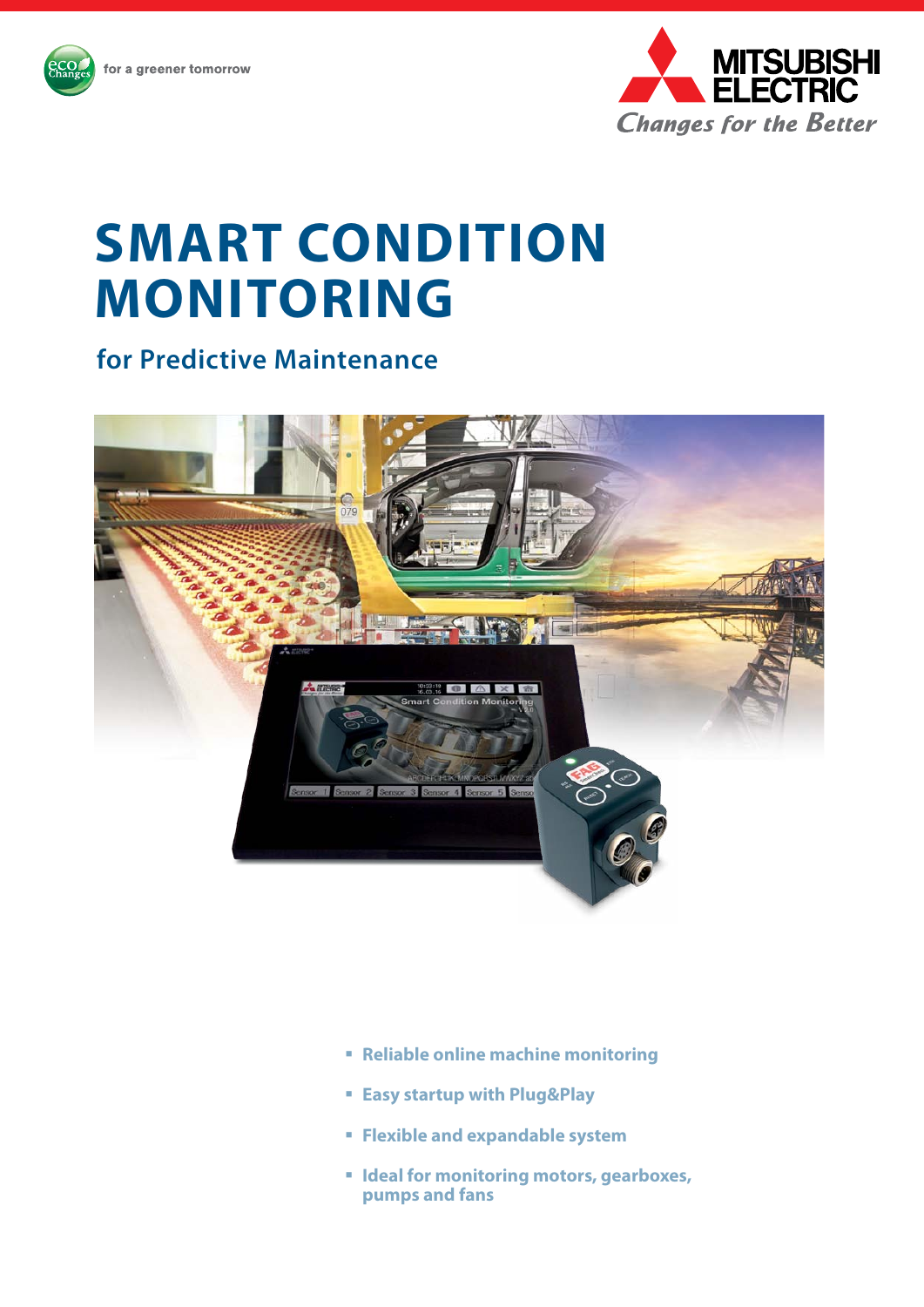# **Smart Condition Monitoring**

Manufacturers need to respond to global competition and sourcing. Therefore, there is a need to look for solutions based on reducing cost, eliminating risks, improving system design and helping to manage maintenance to maximize reliable production. Condition monitoring offers a predictive approach to plant maintenance ensuring optimum asset performance, whilst keeping downtime to a minimum.



## **Holistic Approach**

To optimize maintenance activities it is crucial to have up to date visibility of the status of machinery including primary assets and services such as motors, fans, pumps, compressors and gearboxes.

Mitsubishi Electric offers this capability through its integrated solutions collecting live data from advanced measurement sensors for analysis by multiple levels of management systems enables a holistic approach.

# **Standard Monitoring**

Increases in operating temperature, excessive current draw, changes in vibration characteristics and significant shifts in other operating parameters can all be indicative of impending problems in rotating machines.

## **Advanced Monitoring**

Condition monitoring based on vibration analysis was once the province of experts work, but the introduction of SCM with smart sensors revolutionised condition monitoring.

The SCM solution monitors online the full range of parameters and complements 'traffic light' alerts with detailed diagnostics after a status change and vibration patterns out oft the norm in the application and offers for nonexperts in-depth analysis and recommendations for actions to minimize unscheduled downtime and maximize asset availability. The maintenance can be scheduled in advance for key assets more effectively and generate significant reductions in losses, optimizing asset lifecycle management.

#### **PLUG & PLAY solution SMC KIT**

Mitsubishi Electric has built on the Smart Condition Monitoring a solution named SCM Kit using the advanced FAG SmartCheck sensors for monitoring.

The SCM Kit is a pre-configured plugand-play solution delivered with multilanguage touch operator interface and one vibration sensor.

The bi-directional data flow from multiple sensors is transferred over Ethernet to the integrated smart sensor controller for in-depth monitoring and more detailed analysis and information. This information can be redirected to higher level systems via network or telemetric remote services. Adaption of local external parameters is supported and can be linked via the sensor controller to the sensors for more precise analysis, like speed information from a motor.

Up to six sensors can be added to machines via the touch interface intuitively. With a simple teach function allowing the sensor and controller to learn the normal operating state of the machine.

Once set up, the SCM Kit provides 24/7 online monitoring of each asset and real-time alarms give the operator information about the type of condition. The clear text information includes advice for service and maintenance staff and the integrated statistical information indicate a developing problem on an individual machine and support a optimization of better maintenance and reduce the life-cycle cost.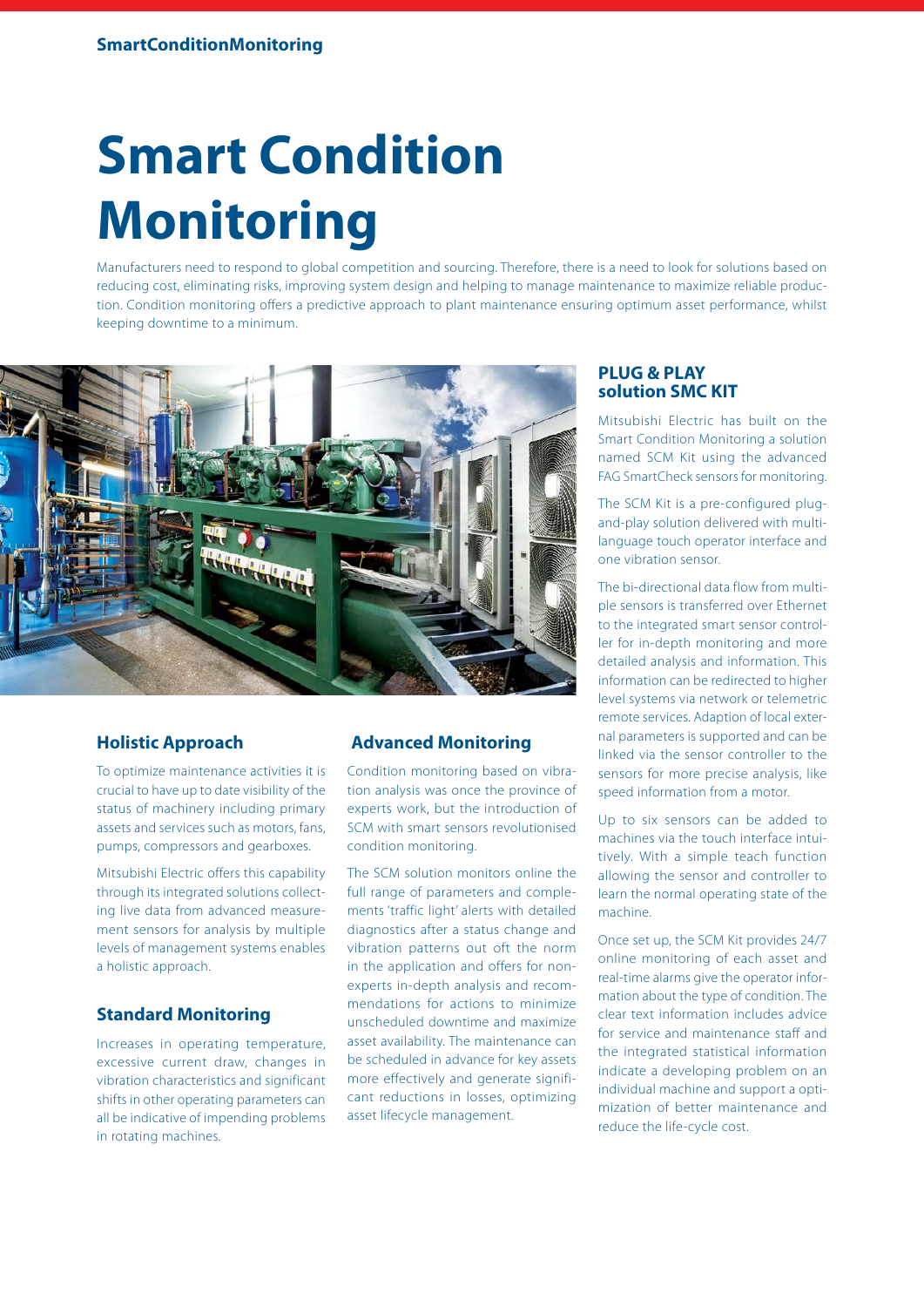

Easy mounting of the SmartCheck sensor unit with a screw on top of the motor or gear box and connecting with a single cable due to Power over Ethernet (PoE) technology

# **Operating Benefits**

The SCM analysis provides detailed diagnostics and more precise error identification with identifying the root cause and even recommendations as to what rectification actions should be taken.

- **Predictable maintenance**  Plannable service month before breakdown
- **Reliable online monitoring** Patented sensor diagnosis
- **Intelligent process monitoring**  Recording parameters in correlation with vibration signals
- **Easy and intuitiv startup** Plug&Play solution pre-configured
- **Intuitive operation** Automatic adjustment of alarm thresholds
- **Long term storage of historical data** Root cause analysis
- **Flexible, expandable system**  Stand-alone or network system for new or existing applications
- **Full service around machine diagnosis** Supporting remote and cloud services

# **Functionalities**

Mitsubishi Electric's Smart Condition Monitoring system supports a number of functions that aid in predictive maintenance

- **Bearing defect detection**
- **Imbalance detection**
- **Misalignment detection**
- **Lack of lubricant detection**
- **Temperature measurement**
- **Cavitation detection**
- Phase failure recognition
- **Resonance frequency detection**
- **Trend of damage development**
- Clear text status messages

# **Target Applications**

The Smart Condition Monitoring system overcomes the limitations of traditional sensors. The Smart Condition Monitoring system provides an improved solution for all rotating application with bearings:

- **Electric and geared motors**
- **Fluid and vacuum pumps**
- Ventilators and fans
- Gearboxes
- Compressors

# **Application examples**



#### **Waste Water Plant**

Three Archimedes-Screw pumps with gear box, redundant, SCM Kit and three sensor, analog speed values, telemetric access and access point for SCADA. Break down of the gear box in a time frame of 1–3 years.

#### **Detected failure**

Four months after installation gear wheel defect detected

#### **Costs**

Overhaul of gear box: €1,000 New gear box: €5,500 Saving €4,500

#### **SCM solution cost:**

Hardware: €4,700 Installation: €1,000

Installation by Mitsubishi Electric partner



## **Sugar Plant**

Four gear boxes at a sugar beetwashing machine, SCM Kit-1 COMPACT with four sensors. Buffer time during stop is 10 minutes.

#### **Costs**

6 hour unplanned stoppage à €60,000 during Champaign mode (€360,000) 1.5 hour stoppage with scheduled maintenance (€90,000) Saving: €270,000

#### **SCM solution cost:**

Hardware: €5,000 Installation: €3,000

Installation by System Integrator supported by Mitsubishi automation partner